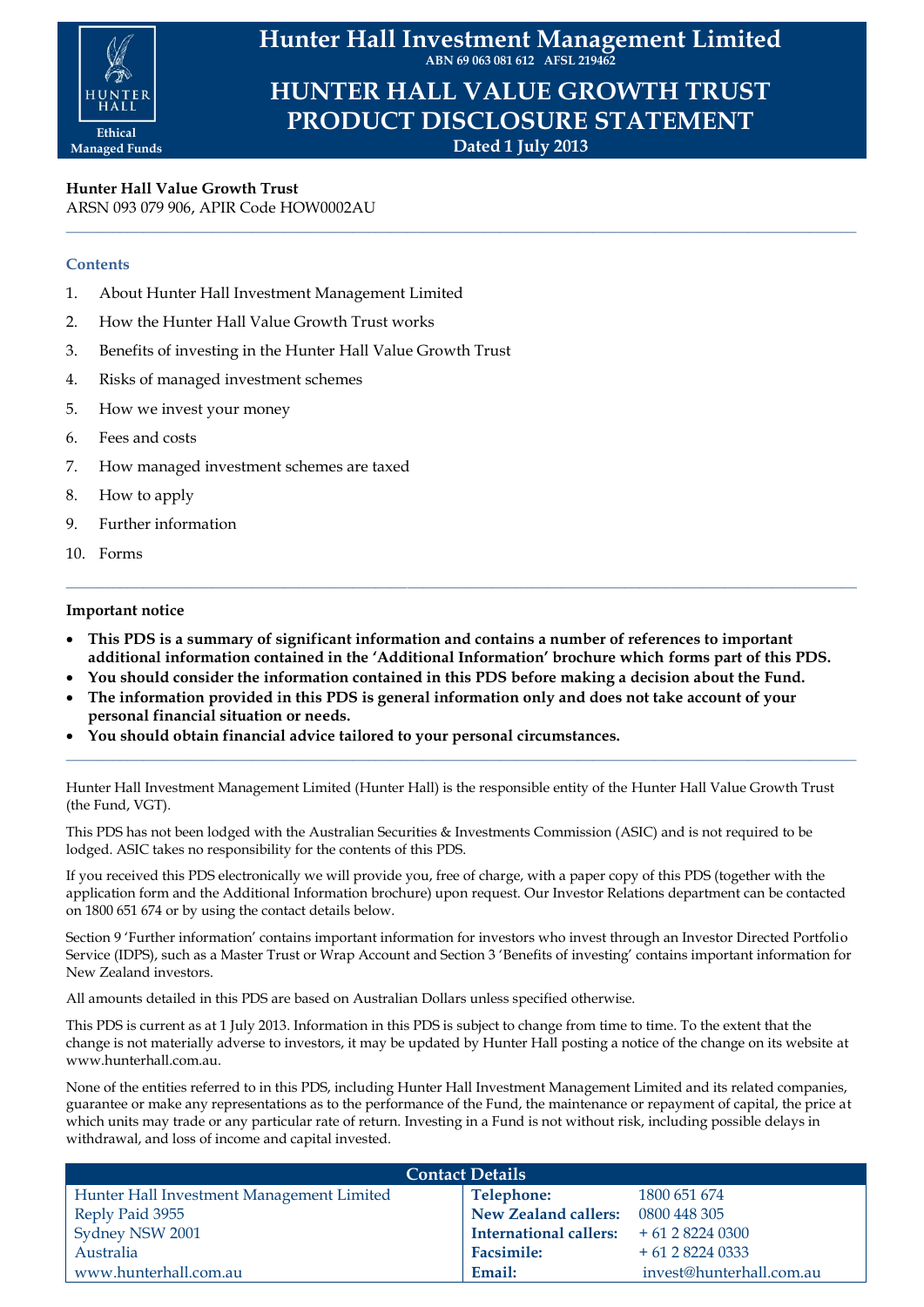## **1. About Hunter Hall Investment Management Limited**

Hunter Hall Investment Management Limited (Hunter Hall) is the responsible entity and investment manager of the Hunter Hall Value Growth Trust (the Fund, VGT). As responsible entity, we are responsible for overseeing the operations of the Fund. As the investment manager, we are responsible for selecting and managing the assets of the Fund.

Hunter Hall was founded in 1993 with the objective of providing high-quality funds management services through a value investment strategy, combined with an ethical investment screen that would generate superior long-term performance.

Since then, it has managed one of the best performing funds in the country and is one of Australia's market leaders in the ethical investment space with over \$1.1 billion of funds under management as at 1 July 2013.

Hunter Hall is wholly owned by Hunter Hall International Limited which is listed on the Australian Securities Exchange (ASX: HHL).

# **2. How the Hunter Hall Value Growth Trust works**

The Hunter Hall Value Growth Trust is a simple managed investment scheme, registered under the Corporations Act 2001 (Corporations Act). By investing in a simple managed investment scheme, your funds are added to those of other investors to create a pool of capital. The capital is invested, under the direction of Hunter Hall, in a range of investments authorised under the Fund's Constitution. The duties and responsibilities of Hunter Hall and the general operations of the Fund are set out in its Constitution.

# **Units and unit prices**

Investors in the Fund are issued units. Each unit is valued based on the assets of the investments held by Hunter Hall and units are priced each business day. The price of units will change daily as the market value of the assets in the Fund rises and falls. The net income of the Fund is distributed to investors in proportion to their unit holdings.

The number of units issued to an investor is dependent on the Entry Price (also known as the Application Price) of the Fund for that particular day. The value of your redemption is dependent on the Exit Price (also known as the Redemption Price) of the Fund for that particular day.

Applications and redemptions are processed each day. If your application or redemption request is received by 3pm it will be processed using the Entry or Exit Price at the close of business that day. If it is received after 3pm it will be processed using the Entry or Exit Price at the close of business on the following business day.

The daily unit prices are available on the Hunter Hall website [www.hunterhall.com.au.](http://www.hunterhall.com.au/)

You can increase your investment at any time by acquiring more units in the Fund. Generally, you can decrease your investment by disposing of some of your units, although in certain circumstances (such as a freeze on withdrawals) you may have to wait a period of time before you can reduce your investment.

## **Making an investment**

Initial investments may be made by sending us a fully completed and signed Application Form. We accept application monies by either cheque or electronic funds transfer.

Members can increase their investment, acquiring further interest in the Fund by:

- cheque or electronic funds transfer and notifying us in writing, or
- via the Regular Savings Plan, or
- reinvestment of distributions.

The minimum initial investment is \$5,000 and the minimum additional investment is \$2,000. The Regular Savings Plan minimum contribution is \$200 per month.

## **Making a redemption**

You can redeem all or part of an investment by notifying us of your instructions by sending us a completed Redemption Form, in writing (post, email or facsimile) or by telephone, quoting your unitholder code. Telephone redemptions will only be paid to a bank account you have previously provided in writing.

The minimum redemption is \$500 unless the total investment has a redemption value of a lesser amount.

It is the policy of Hunter Hall that redemption monies will be available within seven business days. Unitholders residing outside Australia may experience delays in the clearance of funds for payment of redemptions.

Delays in payment may occur during distribution periods (post 30 June and 31 December) due to calculating and striking post-distribution prices.

Hunter Hall may also delay a redemption payment in circumstances, such as when there is a freeze on withdrawals or where the Fund is illiquid (as defined in the Corporations Act).

## **Distributions**

Net income, when it is available, will be distributed to unitholders as soon as reasonably practicable after 30 June and 31 December each year.

The net income for a half-year period is broadly calculated by deducting expenses and fees from the income. The income of the Fund may include dividends, interest and net realised gains from the sale of investments.

**You should read the additional information on the acquisition and disposal of interests in section 2 of the Additional Information brochure before making a decision to invest in the Fund. The material relating to the acquisition and disposal of interests may change between the time you read this PDS and the day when you sign the Application Form.**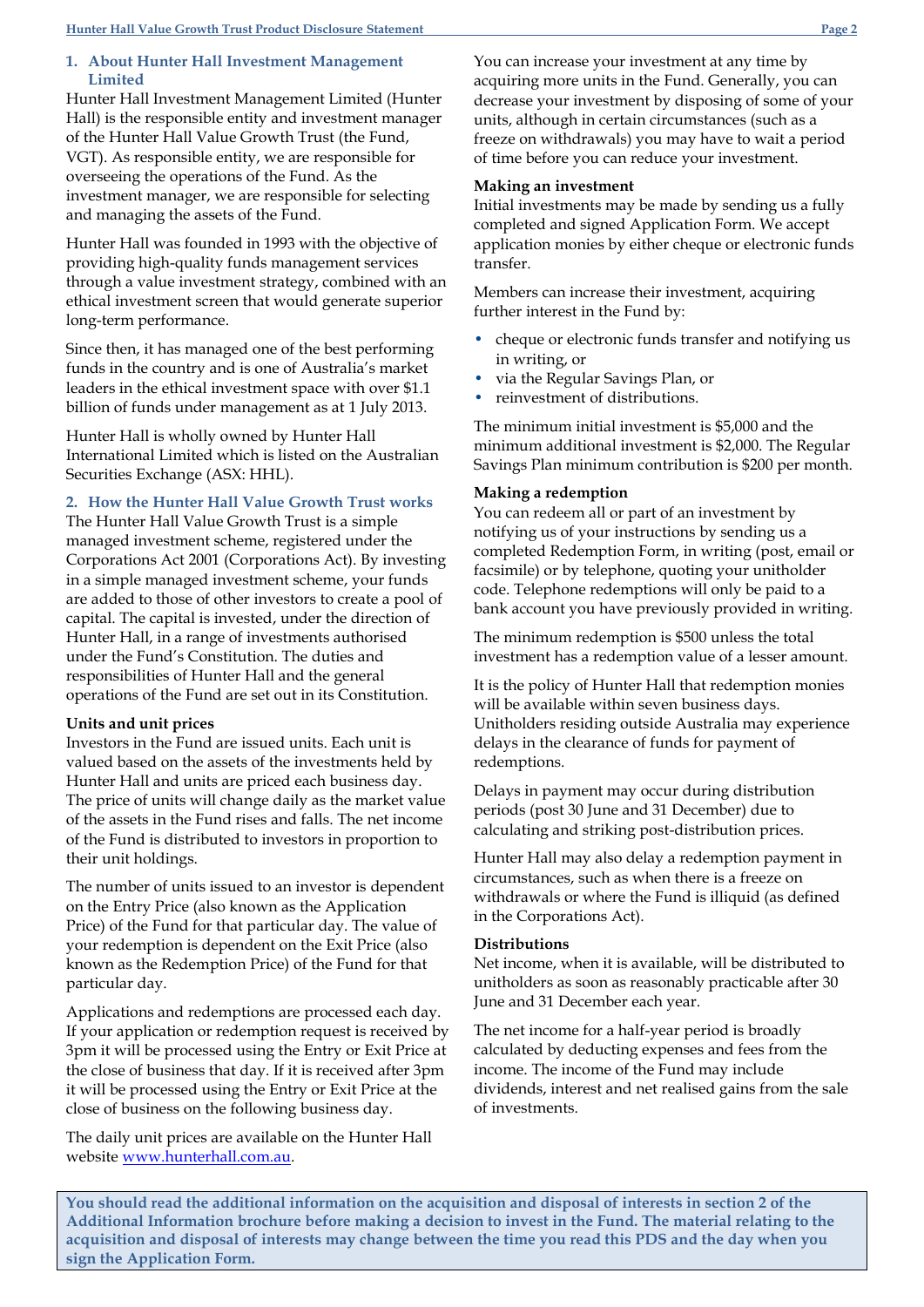# **3. Benefits of investing in the Hunter Hall Value Growth Trust**

# **Significant features**

The Fund is an ethically screened portfolio that invests in stocks trading at prices that are substantially less than Hunter Hall's assessment of their intrinsic value. Hunter Hall implements the investment strategy of the Fund through a value investment methodology based on the fundamental analysis of individual stocks.

The objective of the Fund is to outperform the global stockmarket, as benchmarked by the MSCI World Total Return Index, Net Dividends Reinvested, in Australian Dollars (MSCI World), over the medium to long term without incurring significant risk to capital<sup>1</sup>.

Other significant features include:

- The Fund is managed using a 'value' investment style based on fundamental analysis of individual companies.
- The Fund primarily invests in companies listed on international and Australian stock exchanges. It has a bias to small and mid-size companies.
- A concentrated portfolio of typically no more than 100 stocks.
- The total cost of an investment in any one company will not exceed 15% of the book value of the Fund's portfolio.
- Up to 100% of the foreign currency exposure may be hedged primarily through short to medium term forward contracts.

# *Investment strategy and process*

Hunter Hall's investment philosophy is based on the view that equity markets are inefficient and opportunities exist to find quality securities that are temporarily priced below their intrinsic value. We also believe that over time, the market will generally recognise such companies' true qualities and share prices tend to move towards that intrinsic value. As a result, Hunter Hall's investment process is focussed on making a careful assessment of the intrinsic value of a stock and its growth potential. One of our key competitive advantages lies in the depth of research that we apply to each investment. Our aim is to make investments at prices well below intrinsic value in the expectation that the share prices will rise towards that value, which itself will rise over time as the profitability of a business grows.

Clearly, all other things being equal, there is much less risk in paying 50c for \$1 of value than paying \$2 for \$1 of value, and the bigger the positive gap between price and value, the greater potential for capital growth. In other words, buying at a discount to intrinsic value reduces risk and allows greater potential reward. This is an inversion of the traditional wisdom that as potential rewards increase so must risk.

The intrinsic value of good quality companies should continue to grow over time. Thus, the market price of such stocks should also rise over the long term.

Our Portfolio Managers focus their efforts on discovering opportunities in individual securities rather than attempting to time the movement of markets. Therefore, short term performance is likely to differ from that of the market in general and sometimes this difference could be quite substantial.

# **Significant benefits of the Hunter Hall Value Growth Trust**

- Equities offer superior investment returns versus other asset classes over the long term.
- Value investing is a proven approach for the creation of excess returns over the long term.
- Small and mid-size companies outperform large companies over the long term.
- Hunter Hall is a thought leader in ethical/sustainable funds management.
- Hunter Hall is a well-established boutique fund manager with a strong commitment to ethics, independence and transparency in investing.
- An experienced Investment Team located in Sydney and London that follows a rigorous research process.
- An ethically screened portfolio of undervalued stocks from diverse sectors.
- When net income is available to distribute, distributions are paid each 6 months.

Further information regarding Hunter Hall's investment style can be found on the Hunter Hall website.

# **New Zealand investors**

This offer to New Zealand (NZ) investors is a regulated offer made under Australian and NZ law and is principally governed by Australian law. There are differences in how securities are regulated under Australian law. The rights, remedies and compensation arrangements that apply to Australian securities may differ to those available for investments in NZ securities. For more information please refer to the Additional Information brochure.

Hunter Hall believes that, due to the VGT's stock composition and its international focus, it is more appropriate for the Fund's investment objective and portfolio performance to be measured against the MSCI World. Whilst the MSCI World was adopted as the Fund's performance benchmark in 2007, the benchmark used to calculate the Fund's performance fee since inception in 1994 has been, and continues to be, the Australian All Ordinaries Accumulation Index (All Ords).

**You should read the additional information on these and other features and benefits, including further information for New Zealand investors, in section 3 of the Additional Information brochure before making a decision to invest in the Fund. The material relating to the benefits of investing may change between the time you read this PDS and the day when you sign the Application Form.**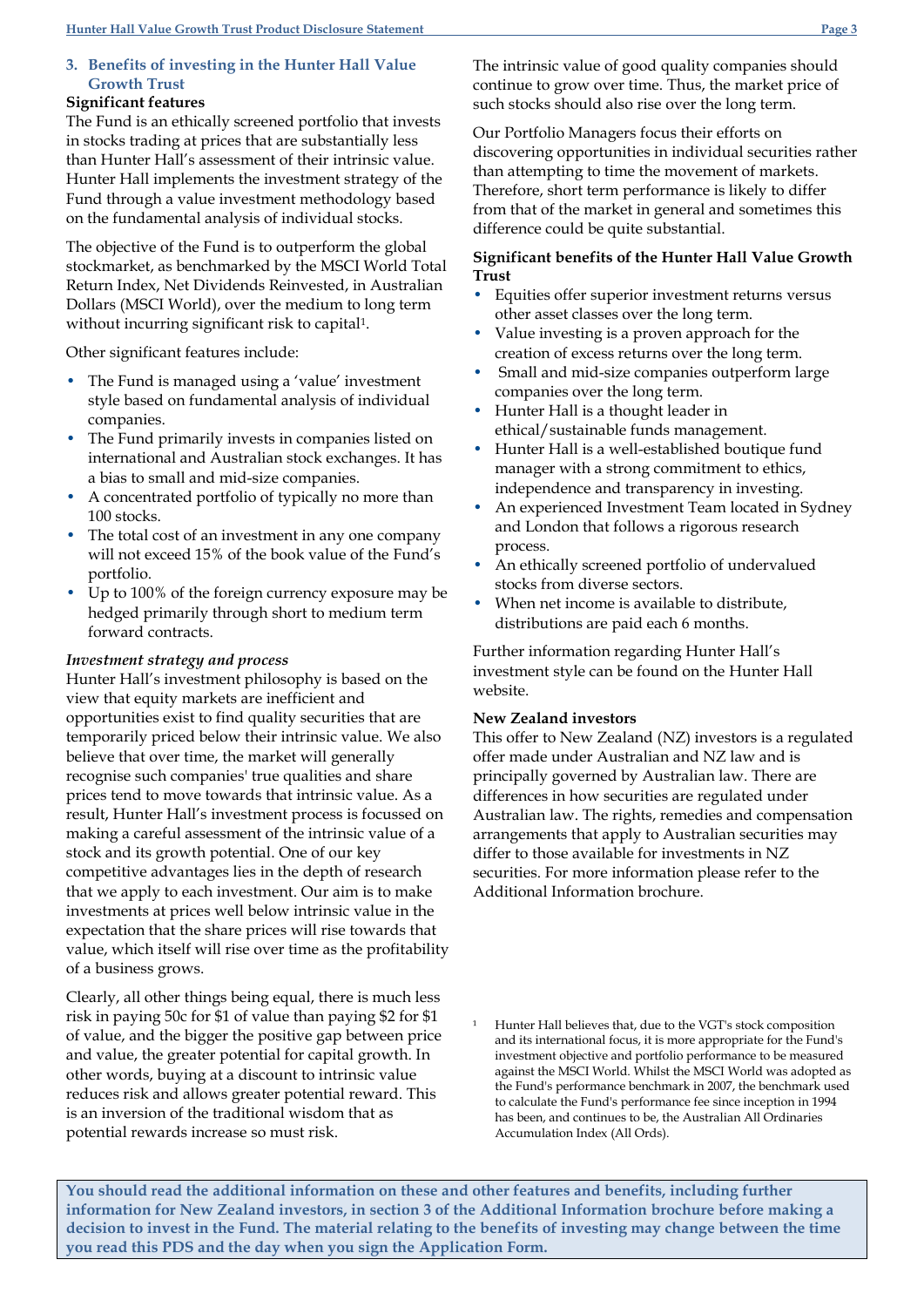### **4***.* **Risks of managed investment schemes**

All investments carry risk. Different strategies may carry different levels of risk, depending on the assets that make up the strategy. Assets with the highest longterm returns may also carry the highest level of shortterm risk.

The performance of a managed investment scheme depends upon the performance of its investments. The significant risks of a managed investment scheme include:

- the value of the investments may rise or fall,
- the level of returns will vary and future returns may differ from past returns,
- positive returns are not guaranteed, and you may lose some of your money, and
- laws affecting managed investment schemes will probably change in future.

The level of risk for each person will vary depending on a range of factors, including age, investment timeframe, where other parts of your wealth are invested and your risk tolerance.

## Risks specific to the Fund include:

### **Macroeconomic risks**

The general state of the Australian and international economies as well as changes in taxation policy, monetary policy, and statutory requirements are some of the factors which may influence the progress of financial markets and individual companies.

#### **Currency risk**

The Fund may own foreign investments which give rise to an exposure to movements in currency exchange rates. Investors should also note that the Fund may make investments in countries with volatile currencies and uncertain economic and political environments.

#### **Portfolio risks**

The investment portfolio of the Fund may be less diversified than other managed investment schemes. In addition, the largest holdings in the portfolio may have a higher relative portfolio weighting and be relatively illiquid. This means the Fund is more sensitive to movements in the price of individual holdings than most other schemes.

## **Liquidity risk**

Liquidity relates to how quickly you can access your money from an investment. If market trading suspensions or other significant market events occur, it may take longer for you to access your money. Furthermore, if the level of withdrawal exceeds the available liquid assets, it may take longer for you to access your money.

In addition, the Fund may have exposure to some shares with a low market capitalisation, also known as microcaps, which can be more volatile than other listed shares. As microcap shares are generally traded at lesser volumes and less frequently than other companies, there is a risk that it may take longer to withdraw your money.

### **Company-specific risks**

In addition to the macroeconomic risks outlined above, the progress of individual companies may be affected by changes in factors such as the competitive environment, technology, personnel and consumer preferences.

The Portfolio Managers believe, in general terms, that small and medium sized companies offer superior returns over the medium to long term; however, investors should be aware that in the short term they can involve more risk because of their lower liquidity and sensitivity to management and general economic conditions.

### **Default and counterparty risks**

Whilst the Fund is generally invested in listed securities in markets that are subject to credit evaluation and regulatory oversight, there are times when the Fund may invest in securities that are traded 'over-thecounter'. Securities traded on an 'over-the-counter' market are inherently more exposed to default and counterparty risks. This, in turn, exposes the Fund to the risk that a counterparty will not settle a contract, causing the Fund to suffer a loss.

#### **5. How we invest your money**

Before making an investment, you should consider the likely investment return, the risk and your investment timeframe. The Fund provides a single investment option, as summarised in the following table:

**\_\_\_\_\_\_\_\_\_\_\_\_\_\_\_\_\_\_\_\_\_\_\_\_\_\_\_\_\_\_\_\_\_\_\_\_\_\_\_\_\_\_\_\_\_\_\_\_\_\_\_\_\_\_\_\_\_\_\_\_\_\_\_\_\_\_\_\_\_\_\_\_\_\_\_\_\_\_\_\_\_\_\_\_\_\_\_\_\_\_\_\_\_\_\_\_\_\_\_\_\_\_**

|                                                 | <b>Hunter Hall Value Growth Trust</b>                                                          |
|-------------------------------------------------|------------------------------------------------------------------------------------------------|
| Description                                     | Established on 2 May 1994, the Hunter Hall Value Growth Trust (VGT) is principally invested in |
|                                                 | an ethically screened global portfolio of manufacturing, service and distribution businesses   |
| Asset classes and strategic<br>asset allocation | Global Equities (includes Australia and New Zealand)                                           |
| Investment return objective                     | To outperform the global stockmarkets, as benchmarked by the MSCI World Total Return Index,    |
|                                                 | Net Dividends Reinvested, in Australian Dollars (MSCI World), over the medium to long term     |
|                                                 | without incurring significant risk to capital <sup>1</sup>                                     |
| Minimum investment                              | $5$ years $+$                                                                                  |
| timeframe                                       |                                                                                                |
| Risk level                                      | High                                                                                           |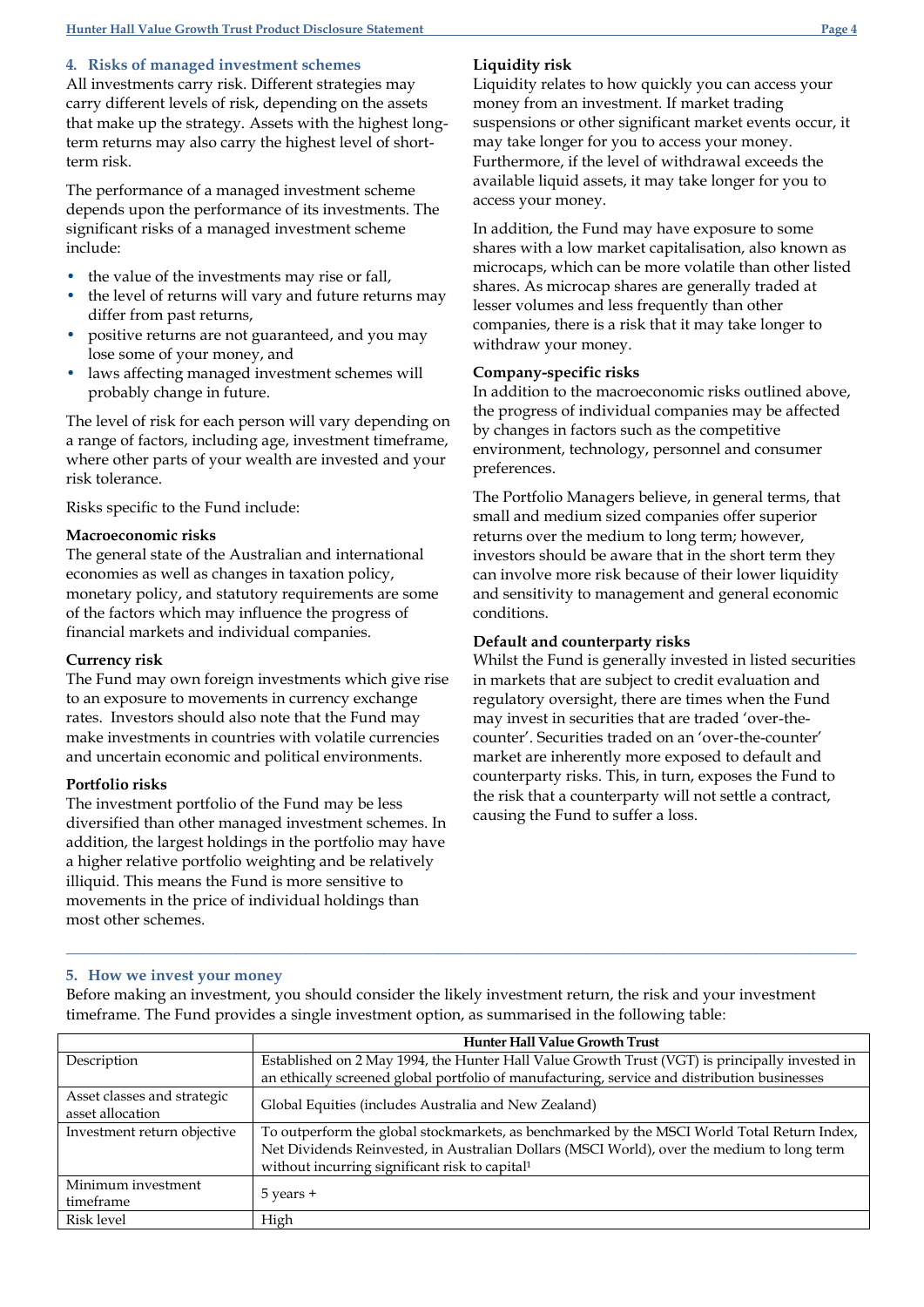## **Ethical Investment Policy**

Hunter Hall is committed to the concept of responsible investing and seeks to avoid investing in businesses that are, in its opinion, involved in activities that are harmful to people, animals or the environment.

The Hunter Hall Value Growth Trust utilises a negative screening process which seeks to avoid investment in companies that derive operating revenues from direct and material business involvement in:

- the manufacture or sale of weapons and weapon components,
- tobacco manufacture,
- gambling outlets or systems,
- intensive animal farming,
- animal testing for cosmetics,
- activities that give rise to human rights violations,
- unremediated destruction of the environment, and
- uranium mining and nuclear reactors.

Labour standards are not systematically taken into account in the selection, retention or realisation of investments.

**You should read the additional information about our 'Ethical Investment Policy' in section 5 of the Additional Information brochure before making a decision to invest in the Fund. The material relating to our Ethical Investment Policy may change between the time you read this PDS and the day when you sign the Application Form.**

### **6. Fees and costs**

## **DID YOU KNOW?**

**Small differences in both investment performance and fees and costs can have a substantial impact on your long term returns. For example, total annual fees and costs of 2% of your account balance rather than 1% could reduce your final return by up to 20% over a 30 year period (for example, reduce it from \$100,000 to \$80,000).**

**\_\_\_\_\_\_\_\_\_\_\_\_\_\_\_\_\_\_\_\_\_\_\_\_\_\_\_\_\_\_\_\_\_\_\_\_\_\_\_\_\_\_\_\_\_\_\_\_\_\_\_\_\_\_\_\_\_\_\_\_\_\_\_\_\_\_\_\_\_\_\_\_\_\_\_\_\_\_\_\_\_\_\_\_\_\_\_\_\_\_\_\_\_\_\_\_\_\_\_\_\_\_**

**You should consider whether features such as superior investment performance or the provision of better client service justify higher fees and costs. You may be able to negotiate to pay lower entry fees and management costs where applicable. Ask Hunter Hall or your financial advisor.**

## **TO FIND OUT MORE**

**If you would like to find out more, or see the impact of the fees based on your own circumstances, the Australian Securities and Investments Commission (ASIC) website [\(www.moneysmart.gov.au\)](http://www.moneysmart.gov.au/) has a managed funds calculator to help you check out different fee options and which can also be used to calculate the effect of fees and costs on account balances.**

This section shows fees and other costs that you may be charged. These fees and costs may be deducted from your investment, from the returns on your investment or from the Fund's assets as a whole. You should read all the information about fees and costs as it is important to understand their impact on your investment. You can also use this information to compare the fees and costs with those of other investment funds.

Fees and costs disclosed in this section are inclusive of the net effect of GST (i.e. inclusive of 10% GST, less any reduced input tax credits (RITCs) available to the Fund).

## **Summary of Fees and Costs**

| <b>Type of Fee or Cost</b>                       | Amount |
|--------------------------------------------------|--------|
| Fees when your money moves in or out of the Fund |        |
| Establishment Fee                                | Nil    |
| Contribution Fee                                 | $5\%1$ |
| Withdrawal Fee                                   | Nil    |
| <b>Termination Fee</b>                           | Nil    |

#### The amount of this fee may be negotiated.

| Management Costs (the fees and costs for managing your investment) |                                                                                                                                                                                 | Amount                   |
|--------------------------------------------------------------------|---------------------------------------------------------------------------------------------------------------------------------------------------------------------------------|--------------------------|
| Management Fee                                                     | Paid to Hunter Hall for investing the assets of the Fund, represented as a<br>percentage of the total value of the Fund                                                         | $1.64\%$ pa              |
| Reimbursable Expenses                                              | These are estimates of the out-of-pocket expenses that Hunter Hall is entitled to<br>recover from the Fund                                                                      | $0.17\%$ pa <sup>1</sup> |
| Performance Fee                                                    | Paid to Hunter Hall each half-year when it outperforms the Australian All<br>Ordinaries Accumulation Index (All Ords) and absolute returns over the same<br>period are positive | 15.38% pa                |

Estimate based on Hunter Hall's reimbursable expenses for the period to 1 July 2013, including administration fees, registry fees and custody fees.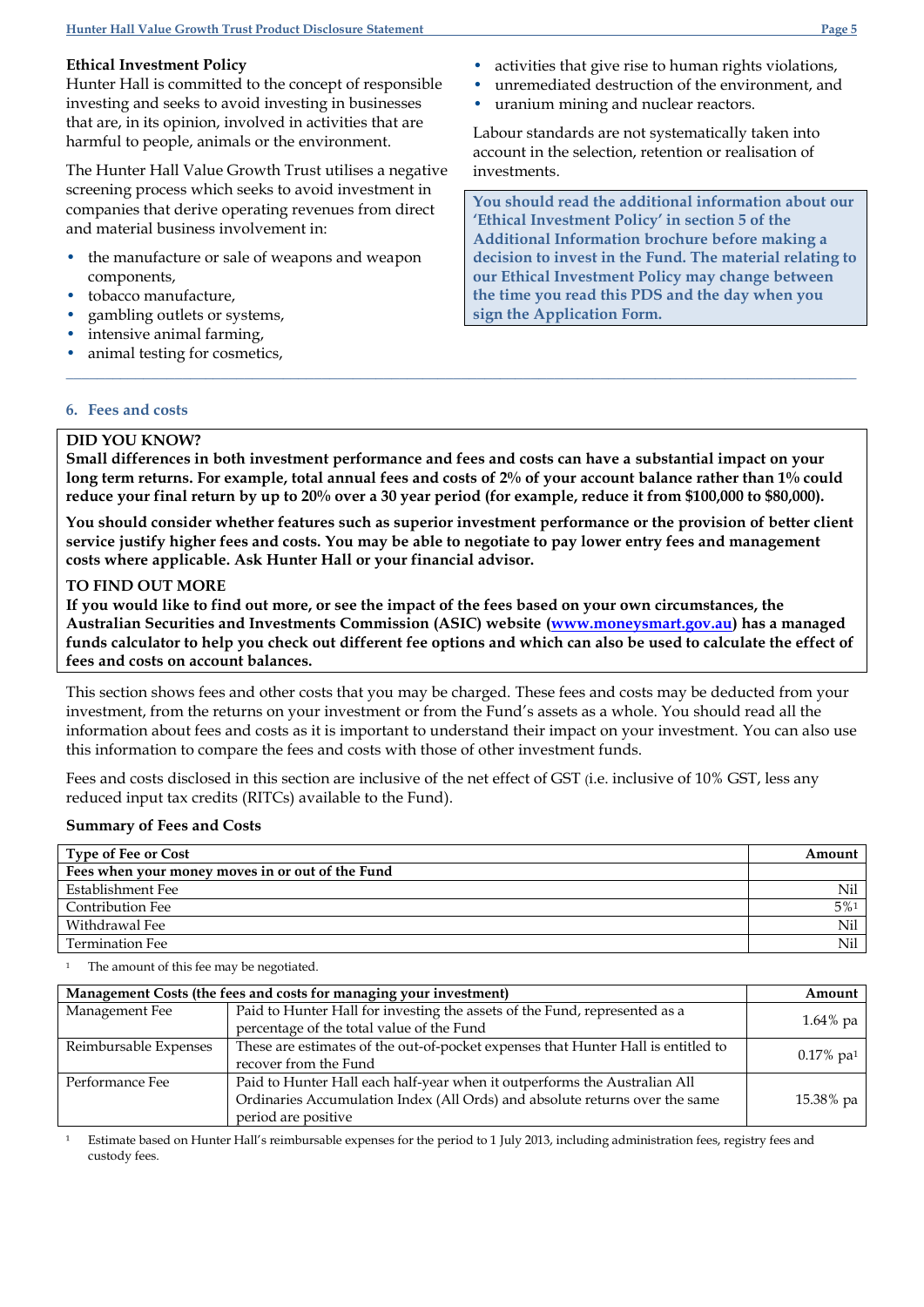## **Dollar example of fees and other costs**

This table gives an example of how the fees and costs for this product can affect your investment over a one year period. You can use this table to compare this product with other managed investment schemes.

| Example                                                                                                                      |                                              | Balance of \$50,000 with a contribution of \$5,000    |
|------------------------------------------------------------------------------------------------------------------------------|----------------------------------------------|-------------------------------------------------------|
|                                                                                                                              |                                              | during the year                                       |
| Establishment Fee                                                                                                            | Nil                                          | Nil                                                   |
| <b>Contribution Fee</b>                                                                                                      | $5\%1$                                       | For every additional \$5,000 you put in, you will be  |
|                                                                                                                              |                                              | charged between \$0 and \$250                         |
| Withdrawal Fee                                                                                                               | Nil                                          | Nil                                                   |
| <b>Termination Fee</b>                                                                                                       | Nil                                          | Nil                                                   |
| Management Fee                                                                                                               | 1.64% pa of total net assets                 | And, for every \$50,000 you have in the fund you will |
|                                                                                                                              |                                              | be charged \$820 each year <sup>2</sup>               |
| Reimbursable Expenses                                                                                                        | $0.17\%$ <sup>3</sup> pa of total net assets | And, for every \$50,000 you have in the fund you will |
|                                                                                                                              |                                              | be charged \$85 each year <sup>2</sup>                |
| If you had an investment of \$50,000 at the beginning of the year and you put in an additional \$5,000 during that year, you |                                              |                                                       |

would be charged fees from \$905 to \$1,155<sup>4</sup>

What it costs you will depend on the Fund you choose and the fees you negotiate with your Fund or financial advisor

In addition, you may incur the following fees:

| $\mathbf{r}$<br>$\overline{\phantom{a}}$<br>mance<br>Fee | $F \cap T$<br>000<br>$1.50^{2.5}$<br>$\sim$ $\sim$ $\sim$ $\sim$ |
|----------------------------------------------------------|------------------------------------------------------------------|
| m<br>Costs<br>$-10$<br>tion<br>isat<br>⊥1d'              | \$15.00                                                          |
|                                                          |                                                                  |

<sup>1</sup> The amount of this fee may be negotiated.<br><sup>2</sup> This cost does not include the management

<sup>2</sup> This cost does not include the management costs charged on the additional \$5,000 investment. This is on the assumption that the \$5,000 investment was made on the last business day of the year.

<sup>3</sup> Estimate based on Hunter Hall's reimbursable expenses for the period to 1 July 2013, including administration fees, registry fees and custody fees.

<sup>4</sup> Additional fees may apply. Please refer to the additional explanation of fees and costs in the Additional Information brochure.

<sup>5</sup> Assumes that Hunter Hall outperforms the index by 5% (0.769% is equal to 15.38% of 5%). The performance fee is an estimate only and is not a forecast. The performance fee may be higher, lower or not payable at all.

## **Contribution fee**

Under the Funds' Constitutions, Hunter Hall is entitled to a contribution fee of 5% (GST inclusive) of the value of your initial investment and any subsequent investments (other than automatic reinvestment of income, or switching between Funds).

Hunter Hall has elected to forgo its entitlement to the first 1% of this fee for the duration of this PDS.

For investors using a licensed broker or financial advisor (Advisor), Hunter Hall, acting as agent for the Advisor, will deduct up to 4% of the investment amount in accordance with the directions detailed on the Application Form Section 11 "Contribution Fee Direction Form". Any additional investments or amounts contributed under a regular savings plan will be processed in accordance with the Contribution Fee Direction Form, until Hunter Hall has been advised otherwise. A portion of the fee paid to your Advisor may be rebated to you in the form of additional units.

Investors who apply for units directly to Hunter Hall (i.e. without an Advisor) will also be charged a 4% contribution fee, however, Hunter Hall reserves the right to rebate up to 100% of the fee to you.

No contribution fee is payable on additional units issued as a result of the automatic reinvestment of income, or on switching between Funds.

Hunter Hall does not charge a termination fee or exit fee.

## **Reimbursable expenses**

These are estimates of the out-of-pocket expenses that Hunter Hall is entitled to recover from the Fund. Costs include direct costs such as administration costs, custody costs, audit fees and legal costs, and registry related costs such as printing confirmation statements and cheques. The figures in the above table are based on expenses for the period to 31 May 2013, as a percentage of the average net asset value of the Fund. These expenses are accrued daily and paid monthly from the Fund's assets.

## **Transaction costs**

The Application Price (Entry Price) and the Redemption Price (Exit Price) for units in the Fund are adjusted to reflect the transaction costs of converting your application monies into fund investments and cash, respectively. The difference between the Unit Value, Entry Price and Exit Price is known as the spread.

The transaction costs or spread for the Fund is  $+$ /-0.30%. This cost is an additional cost to the investor and is paid to the Fund.

## **Performance fee position**

As a result of underperformance over the last five years the Fund has developed a large negative performance fee accrual of \$43 million as at 31 May 2013. Note that the Fund will not accrue or charge any positive fee before it has made up all of the negative accrual.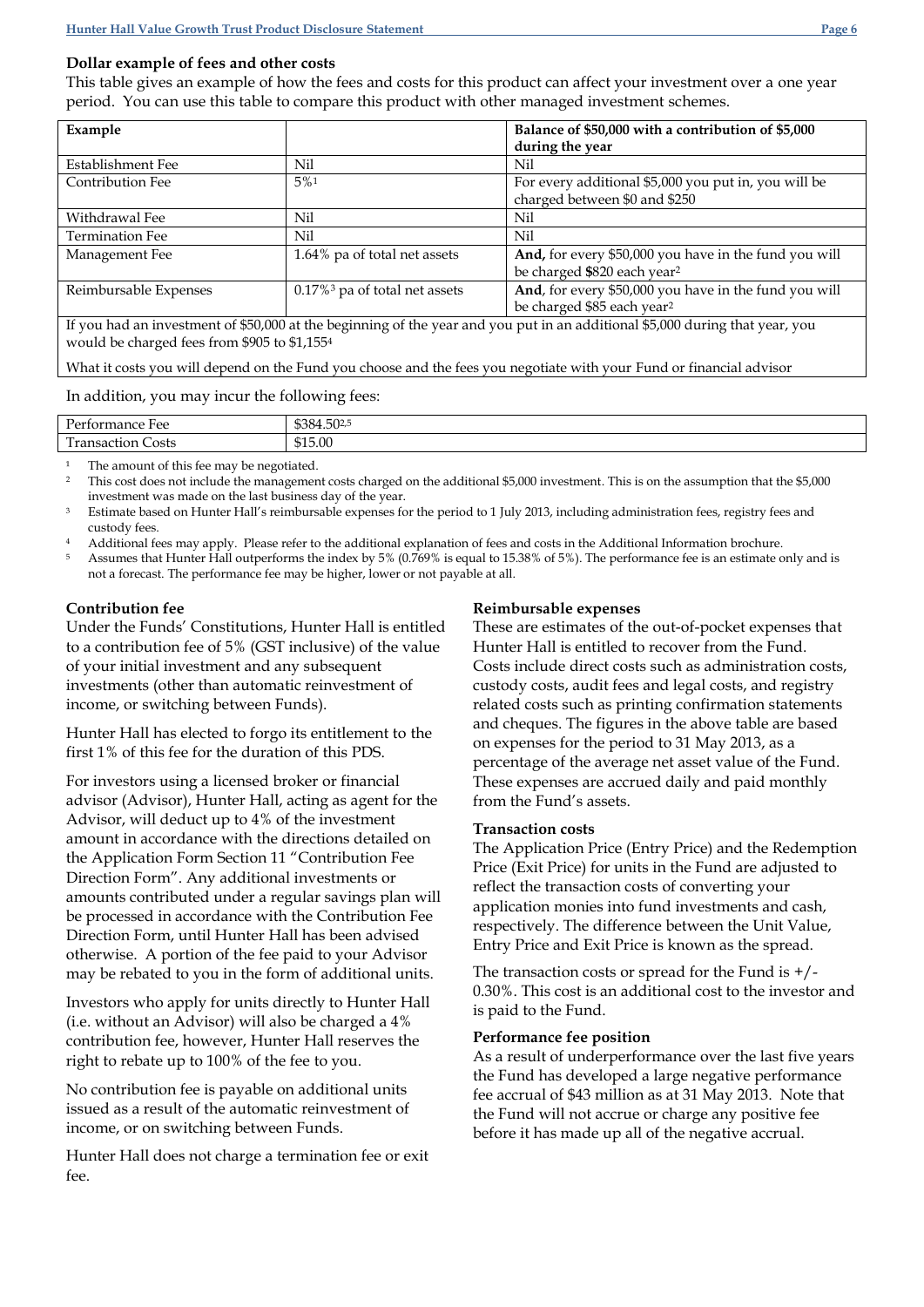### **Changes in fees**

With the exception of the reimbursable expenses and transaction costs all other fees are capped by the Fund's Constitution. An increase in the capped fees requires unitholder approval. However, we may decrease the capped fees without your consent. Reimbursable and transaction costs will vary in accordance with the costs incurred by the Fund.

**You should read the additional information titled 'Fees and Costs' in section 6 of the Additional Information brochure before making a decision to invest in the Fund. The material relating to fees and costs may change between the time you read this PDS and the day when you sign the Application Form.**

## **7. How managed investment schemes are taxed**

Investing in a registered managed investment scheme is likely to have tax consequences for the investor. Hunter Hall will generally not pay tax on behalf of investors. Rather, investors will be assessed directly for tax on any income and capital gains generated by the registered managed investment scheme, which may include capital gains, dividends and other income derived by the Fund. Tax may apply even if distributions are reinvested. With the exception of a tax year where there is no distribution, Hunter Hall will provide an annual tax statement to unitholders who have received distributions in December or June to assist them in completing their tax return.

Unitholders may also be taxed on any disposal of their units.

If a unitholder does not provide a tax file number or (if applicable) Australian Business Number, Hunter Hall may be required to deduct tax from distributions at the current rate of 46.5%.

Other taxes may impact the returns generated by the Fund, or distributions from the Fund. Prospective investors are strongly advised to seek their own professional tax advice on the tax consequences of investing in the Fund.

Unitholders who provide an address outside of Australia will be treated as non-residents of Australia for tax purposes unless Hunter Hall is notified otherwise, and may be subject to different rules.

Further guidance is provided in the Additional Information brochure.

**You should read the additional information titled 'How managed investment schemes are taxed' in section 7 of the Additional Information brochure before making a decision to invest in the Fund. The material relating to how managed investment schemes are taxed may change between the time you read this PDS and the day when you sign the Application Form.**

### **8. How to apply**

## **Before completing the Application Form please ensure you have read this PDS together with the Additional Information brochure.**

#### **Making an investment**

Initial applications for units can only be made on the current Application Form issued with this PDS.

Your completed valid Application Form should be forwarded to:

**FundBPO – Unit Registry GPO Box 4968 Sydney NSW 2001 Australia**

Payment instructions are included on the Application Form.

### **Cooling-off**

New investors in the Fund have the benefit of a 14 day cooling-off period starting from the earlier of the receipt of written notification from Hunter Hall confirming your investment or the end of the 5th day after the issue of written notification from Hunter Hall confirming your investment.

If you cancel your investment during the cooling-off period, you must do so by writing to Hunter Hall within the 14 day period advising that you wish to cancel your investment. The cooling-off period only applies to initial investments and does not apply to any additional investments.

#### **Unitholder complaints**

If you have a complaint about Hunter Hall or your investment in the Hunter Hall Value Growth Trust, please contact our Investor Relations department on 1800 651 674 or by using the contact details below. Hunter Hall must, having regard to the Constitution of the Fund and the Corporations Act, acknowledge any complaint within 10 business days of receipt and investigate, properly consider and decide on what action to take or offer the unitholder within 30 days of the complaint being made.

If the action taken or offered by Hunter Hall is not acceptable to the unitholder, the unitholder may appeal to an external industry complaints handling body. Hunter Hall is a member of Financial Ombudsman Service (FOS), an independent body established to help investors in the resolution of complaints through conciliation. If FOS does not resolve the complaint, the matter is formally referred to an independent adjudicator. The service offered by FOS is free of charge to unitholders. FOS can be contacted on 1300 780 808. Their website address is [www.fos.org.au.](http://www.fos.org.au/)

**You should read the additional information titled 'Cooling-Off' in section 8 of the Additional Information brochure before making a decision to invest in the Fund. The material relating to coolingoff may change between the time you read this PDS and the day when you sign the Application Form.**